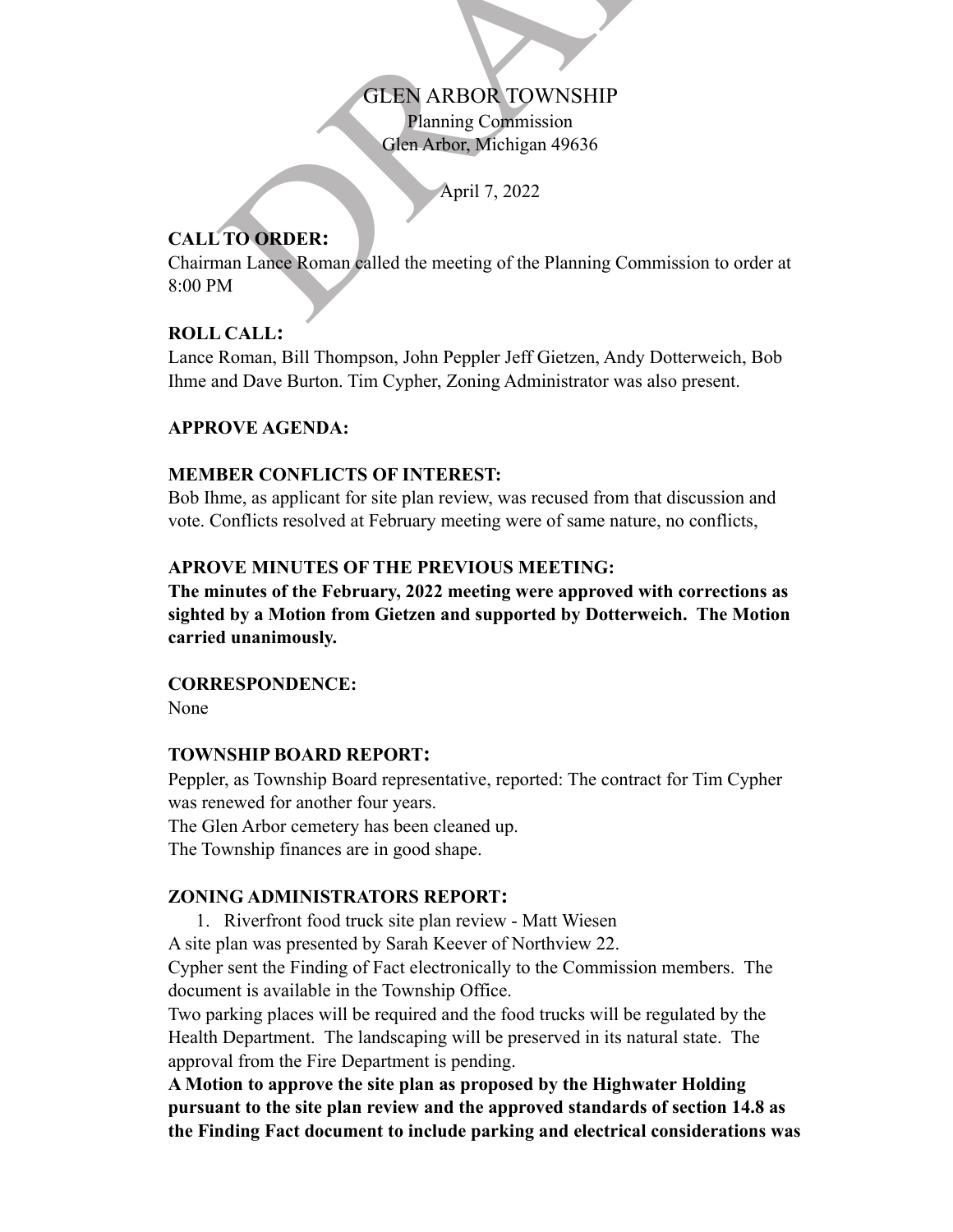# **made by Dotterweich and supported by Gietzen. Ihme abstained. Motion passed unanimously.**

Gietzen stated that he has gotten approval for a food truck on his Hardware Store property and his parking requirements have been met.

by Dotterweich and supported by Gietzen. Ihme abstained. Motion<br>mously.<br>In stated that he has gotten approval for a food truck on his Hardware Sto<br>ty and his parking requirements have been met.<br>Pickleball Courts and Marina 2. Pickleball Courts and Marina Boat Slips Site Plan review - Ihme Investments Ihme presented his site plan for 10 boat slips on Little Fisher Lake and pickle ball courts for personal use. Property has frontage on Dunns Farm Road and Little Fisher Lake as well as the Crystal River. The adjoining properties are Commercially Zoned as is this parcel. There is no beach front property. Those that have slips take their boats out and return them and leave, with minimal loitering..

Cypher walked the Commission through the Finding of Facts. Permits from EGLE has not been obtained yet. There will not be boat or trailer storage. Final approval from the Road Commission has been obtained.

Ihme: Keyholing does not apply to this plan. The slip holders are riparian's. There is not land adjacent to this operation.

Cypher: "No negative impact of keyholing requirements." Cypher offered the opinion to fix the keyholing ordinance and change the language.

Roman stated that the Commission agrees to revisit the keyholing ordinance and fine tune.

Commission discussed.

**A Motion to approve the KEYHOLING Site Plan proposed by Ihme Investments, pursuant to the Site Plan Review and Approval Standards of Section XIV.8 as completed in the Finding of Fact Document made by Dotterweich and supported by Thompson. Ihme abstained. The Motion passed unanimously with Ihme's abstention.**

### **ZONING BOARD OF APPEALS REPORT:**

Dotterweich, as representative of the ZBA, stated that there has been no activity.

# **PUBLIC COMMENTS:**

### **BUSINESS:**

- **1. Recap of Public Hearing**  no commission comments
- **2. Review ordinance update proposals**
	- **a. Relaxing off street parking requirements in Business District** Tabled as not urgent, will review after ordinance reorganization.

### **b. Fences as structures review**

Roman stated he does not see an urgency for these item and would rather get on to the Ordinance reorganization and revisit these issues later.

Dotterweich would like to discuss this item. Roman will add to a future agenda.

### **3. Review Ordinance reorganization**

Roman would like input and suggestions on how to proceed.